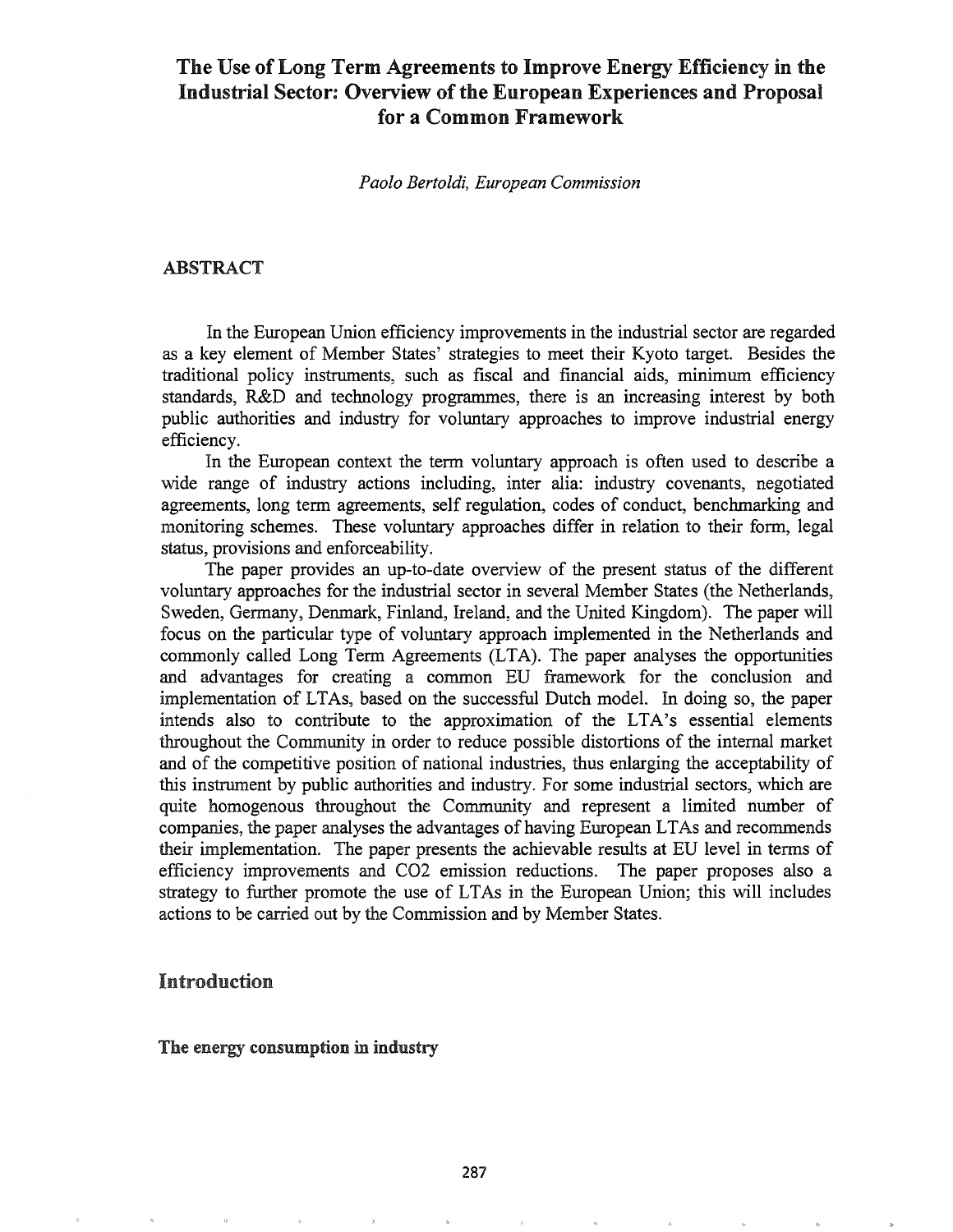The energy consumption of the industry in the European Union accounted for 11277.2 GJ in 1994, i.e. about 30% ofthe total fmal energy demand and showed a yearly increase of about 0.5% over the period 1985 to 1994. The heavy industry sector consumes about 66% of total industry consumption, in particular six sub-sectors (iron and steel industry, pulp and paper production, petrochemical production, ammonia production, cement production and refineries) of heavy industry consume about three quarters of this, or 15% of total fmal energy demand. Production growth, structural changes, and technological efficiency improvements combine to lead to significant, but not continuous, energy intensity improvements in some Member States (in particular Germany, Denmark and the Netherlands). Although energy intensity improvements will continue, there is a debate as to the rate of change. It is expected that energy intensity gains will follow the lower trend of about 1% per year, experienced in the last few years. According to the "Conventional Wisdom" scenario of the Commission's European Energy  $2020^{(1)}$  study the yearly increase of consumption in the industrial sector will be of 0.9 % per year for the period between 1995 and 2020. The "Conventional Wisdom" scenario includes an efficiency improvement of 0.7% a year compared to frozen efficiency, leading in 2005 to a total efficiency improvement of 10%.

## The energy efficiency potential in industry

There is a considerable economic potential for energy efficiency improvements, (that is, the value of energy saved repays the cost of efficiency within a few years<sup>(2)</sup>) which would not otherwise be realised in the market. However in today's policy debate, the most important aspect of energy efficiency is the associated reduction in the generation of emissions to the atmosphere of carbon dioxide  $(CO<sub>2</sub>)$ , the major cause of the greenhouse effect.

Energy efficiency of a production plant or industrial process can be expressed in terms of specific energy consumption (SEC). The SEC is defined as energy consumption per unit of product output, i.e. the SEC is given in GJ per tonne of product. Accordingly energy efficiency improvement of an industrial process means a reduction of the specific energy consumption of the process. Different categories of efficiency improvements can be defined: the theoretical potential, the technical potential, the economic potential, and market potential $^{(3)}$ .

A practical approach to evaluate the potential energy efficiency improvements in the industrial sector is to determine the average efficiency for a given type of process (or plant)

<sup>(1)</sup> European Energy to 2020, A Scenario Approach, European Commission 1996

<sup>(2)</sup> The study "Policy and Measures to Reduce  $CO<sub>2</sub>$  Emissions by Efficiency and Renewables" carried out by the Department of Science, Technology and Society, Utrecht University (NL) 1996 estimated that the potential in industry for profitable energy efficiency improvements (Le. with a pay back period of6 years or less) for the period 1990-2005 is about 20%.

<sup>(3)</sup> For industrial processes thermodynamic principles are used to calculate the theoretical efficiency and hence the maximum potential. The technical potential is defined as the achievable energy savings resulting from the most effective combination of efficiency improvements; the economic potential is defined as the potential savings that can be achieved at a net positive economic effect, i.e. the benefits of the measure are higher than the costs (including interest, depreciation, and operation and maintenance costs); the market potential is defmed as the potential savings that can be expected to be realised in practice.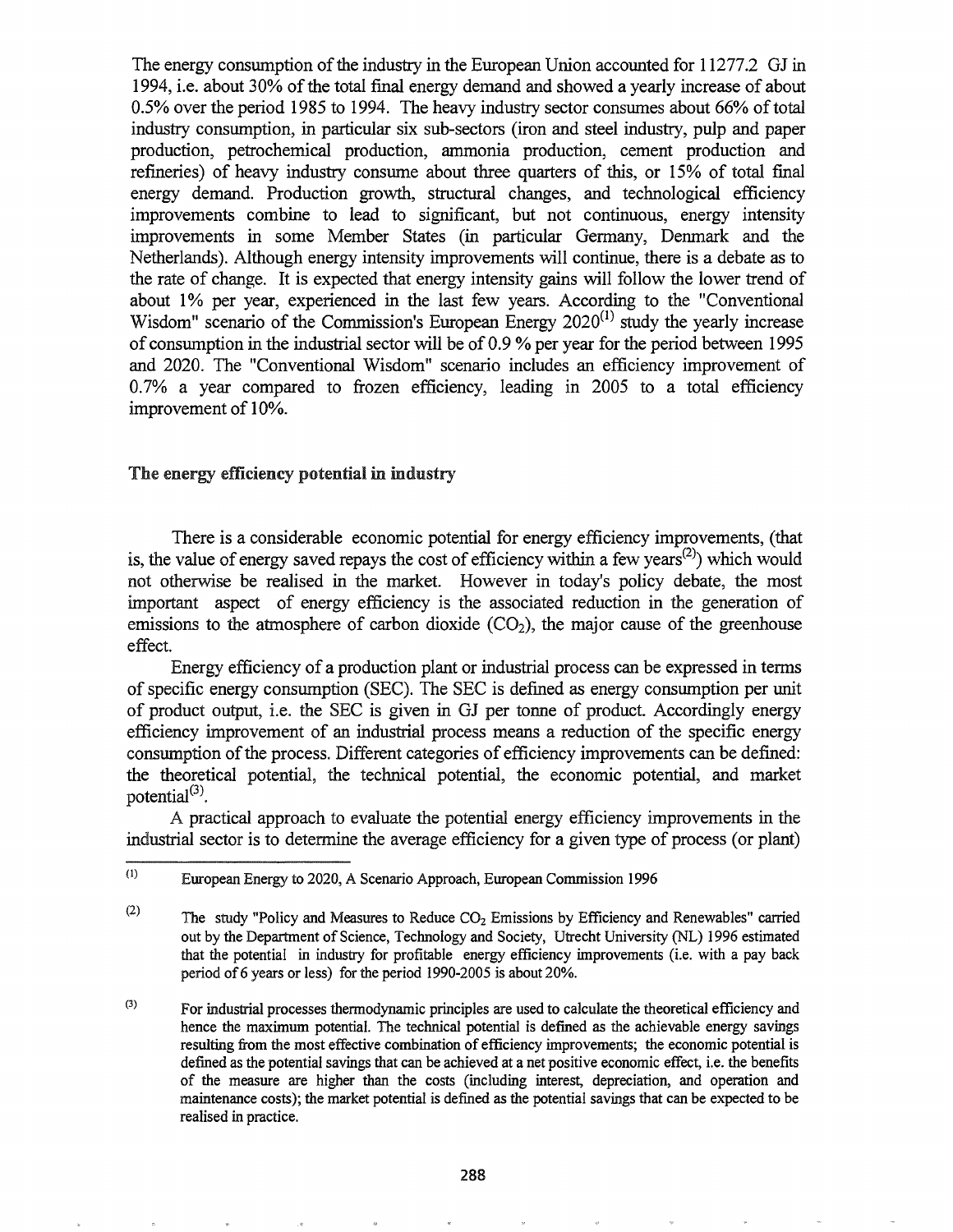in the reference year and the best existing practice, where the best existing practice is the efficiency of the most efficient process (or plant) in the reference year (e.g. 1990). The best existing practice differs from the technical potential, which in this case would be a process (or plant) including all the new and most efficient technologies that are commercially available on the market.

## Measures to improve energy efficiency in industry

Several options are available to industry to improve efficiency including both "soft" measures such as energy management, monitoring and targeting, etc., and adoption of more efficient technologies. Some technologies are specific for the type of industry (for instance for the iron and steel industry: dry coke quenching, top gas power recovery at the blast furnace, continuous casting, etc.). Other technologies are widely used across several industrial branches and are responsible for a large share of energy consumption.

One most important areas of application of these "horizontal" technologies is waste heat recovery, which is one of the most important ways to improve energy efficiency in industry, since about 30% of the energy consumed ends as waste heat through gas and water streams. The three main technological solutions to recover heat are co-generation/combined heat and power, heat pumps and heat exchangers. In particular co-generation is a wellknown technology which offers potential energy savings in the industry in the Community of about  $15\%^{(4)}$ .

Other technologies can contribute to the efficiency improvements of the combustion process, which consumes about 70% of total energy consumption of industry; the separation processes, mainly though the adoption of membranes; electricity end-use, through the wide spread use of high efficiency electric motors, which account for about 70% of electricity use in industry, and adjustable speed drives.

#### The policy instruments to promote energy efficiency

Energy efficiency improvement in industry and the tertiary (commercial and public) sector is a rather complex phenomenon, which is affected by the decisions of different actors: public authorities, industry, utilities, professional consultants, etc. Although measures to improve energy efficiency are theoretically profitable in that investments are repaid in a few years, the measures actually taken are far less than being justified from an economic point of view: this is because there are several barriers to the penetration of energy efficient measures in industry (and the tertiary sector) such as: lack of available and accessible information, willingness to invest  $(5)$  and profitability barriers $(6)$ , institutional barriers (for

<sup>(4)</sup> The energy savings potential for CHP is discussed in the study "Saving Energy with Combined Heat and Power (CHP): Feasible, not Self-evident" by A. Martens, VITO (BE), September 1996.

<sup>(5)</sup> Major investments in equipment (e.g. new process plant) are only carried out when the old equipment is fully amortised; moreover this is without taking into account the all life cycle cost of the equipment.

<sup>(6)</sup> Energy efficiency improvements as a means to reduce production cost are not a high priority in several firms, as energy is not their core business; moreover in several industrial and commercial companies energy cost are less than 1% of the company turn-over. Accordingly, companies substantially underinvest in energy efficiency. In addition, when companies decide to invest in energy efficiency normally they request a very high rate (above 50%) of return for energy efficiency investments.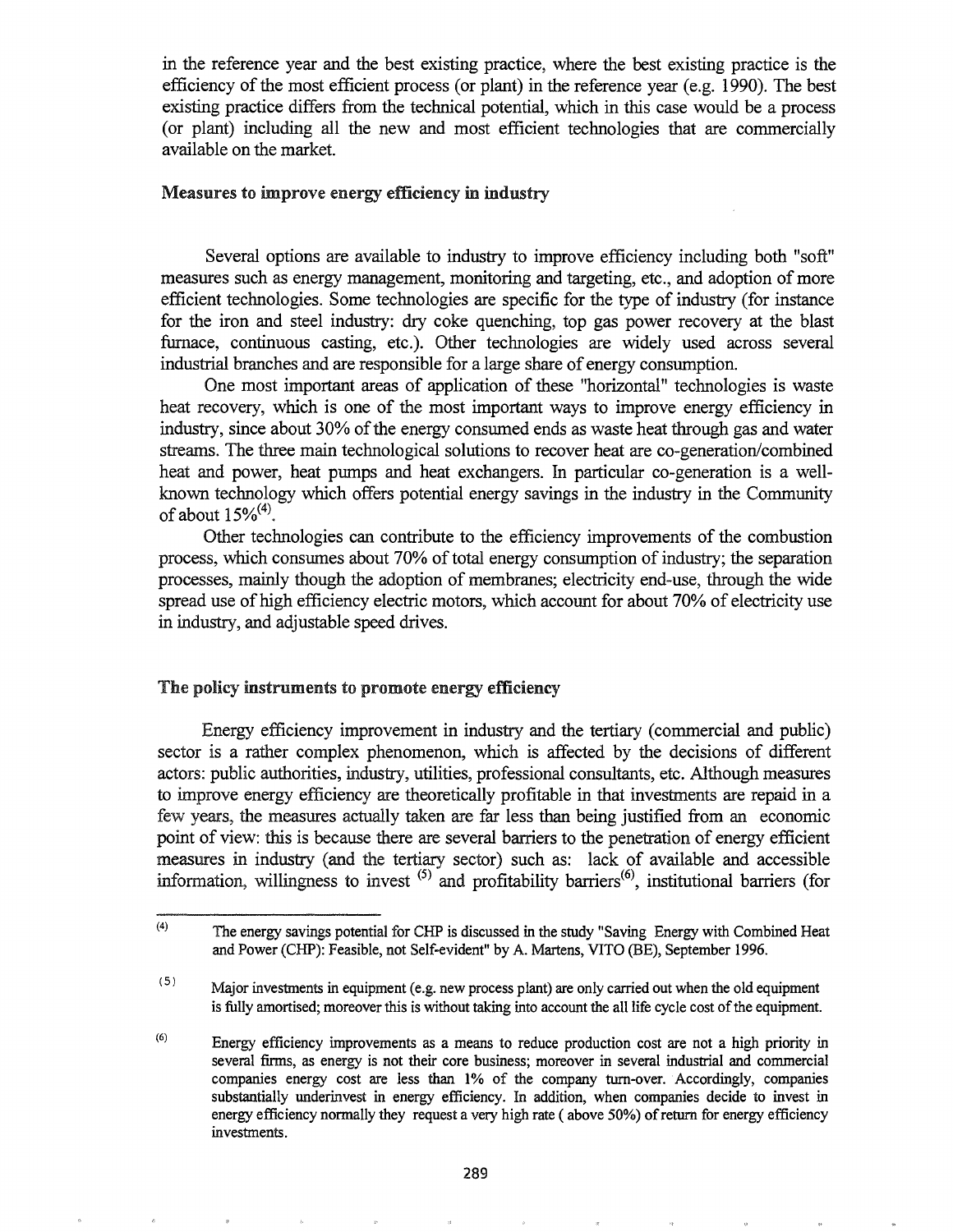example toward co-generation), equipment owners not paying for running costs, "split incentives", etc. As a result of market failure to achieve the "economic optimal" efficiency improvements, public authorities have implemented policies and programmes to overcome barriers to energy efficiency.

The range of policy instruments commonly used to overcome these barriers includes: price-based and fiscal instnunents (Le. taxes, subsidies, depreciation rules), regulation, voluntary approaches, information programmes, public aid for research, development and demonstration.

As indicated in several studies, policies aimed at improving energy efficiency could include a combination of the above instruments. Regulatory approaches have proven effective in improving energy efficiency. Examples of regulatory approaches include efficiency requirements for appliances (e.g. electric motors for the industrial sector), where public authorities require all products to meet some minimum efficiency levels. Other instruments have been generally defined as "economic instruments"; these instrument include taxes, tradable emission permits, etc. At European Union level, the Commission has, for instance, recently proposed a re-structuring of the taxation of energy products. The proposal increases the minimum levels of taxation on hydrocarbon oils, and extends the scope of excise duties to other energy products (coal, natural gas, electricity).

# European Union Member States' Experience in Voluntary Agreements with Industry Branches

Although voluntary approaches are not "economic instruments" because they do not create economic incentives, they depend on market decisions on the demand side for their effectiveness. Therefore voluntary approaches have been defined "market oriented" instruments. Voluntary approaches have been effective in removing barriers, for instance, in overcoming profitability barriers and in making participants aware of profitable energy savings. In some cases voluntary approaches are aimed to achieve results similar to regulatory programmes without a "command and control" approach.

The results achieved in the past through the use of voluntary approaches varied, due to the different type of goal (performance based, target based), the nature of the participant commitment, the degree of regulatory threat, etc.. In addition, it is worth noting that voluntary approaches have seldom operated in isolation as policy instruments. They have been combined with other measures such as regulatory approaches, or fiscal instnunents.

### The Netherlands

In the Netherlands, 31 agreements have been concluded between the government and industry branches. The annual budget for this programme is about 100 MEURO. NOVEM (the national energy agency) is, on behalf of the government, charged with the industrial energy conservation programme including supporting of the national agreement scheme. NOVEM is acting in the market as an independent intermediate body, having close contact (advising, monitoring etc.) with the sector and individual companies. Each agreement is a contract under civil law signed by the government, individual companies and the trade association. The latest report from the Dutch Ministry of Economic Affairs indicates that the Dutch agreements are on target to deliver 2 % per annum efficiency improvement in the period 1990-2000. Moreover, the Dutch authorities are discussing at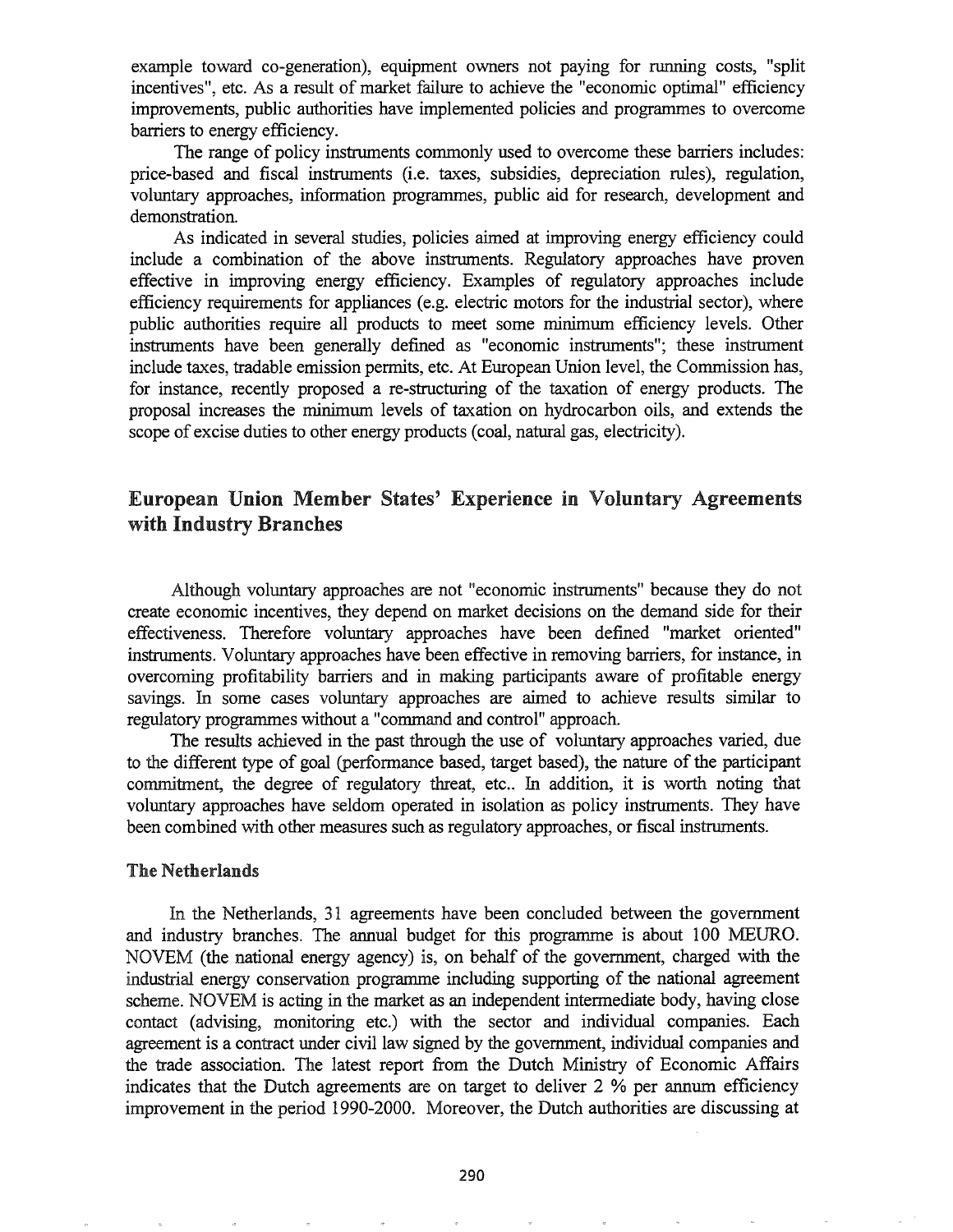the moment with industry the next phase (period 2000-2010) where an efficiency improvement target of 2.2 % per annum is under discussion.

## Germany

In March 1996, The Federal association of German Industry (BD) published a "Joint Declaration of the German Industry on Climate Protection" together with five other trade and industry associations, stating their intention to reduce specific  $CO<sub>2</sub>$  emissions or their specific energy consumption by 20% in the period up to 2005, taking as base year 1990. The agreements cover over 71% of industrial energy consumption in Germany and more than 99% of public power generation. The declaration also announced a transparent and verifiable monitoring process and fixed the date for the first monitoring report for autumn 1997. This is however linked to a postponement of the introduction of any energy tax by the German government. The first report was issued in 1997, this report indicated that the industry was delivering what offered. However, there is some controversy on the real "extra" efforts by German industry.

## Finland

The Ministry of Trade and Industry and the Confederation of Finnish Industry and Employers concluded a voluntary Agreement on the Promotion of Energy Conservation in Industry in November 1997. The aim of the agreement is to reduce the specific consumption of energy and to develop and introduce actions which would allow energy efficiency to become an integral part of companies' operations. The Ministry agrees to finance the activities within the limits of appropriations made. The agreement was well received by industry and to date the system covered over 70 % of all energy used in Finnish industry.

#### Ireland

In Ireland the voluntary approach covers essentially the obligation of regular energy audits without any specific efficiency targets. The Irish Energy Centre's (in charge of this scheme) mission is to promote the development of a sustainable national energy economy. It does this by devising and implementing programmes to stimulate and maintain demand for energy efficiency products and services and to generate long term behavioural change in industry. The Irish Energy Centre in 1994 developed and implemented a pilot long term agreement scheme under the title of "Annual Self Audit and Statement of Energy Accounts Scheme". This scheme targeted large companies (with an annual energy bill of more than 640kEURO per annum), which are profitable and have a quality profile.

## Sweden

The Swedish voluntary agreement program for efficient energy use in industrial companies is called the EKO Energy scheme. The Swedish National Energy Administration (STEM) provides participating company with specified, comprehensive list of key data on their production. These data focus mainly on energy consumption, but also cover material flow and company environmental issues according to ISO 14001. In addition, the companies get expert advice on what measures to take in order to reduce energy consumption and cost. In exchange for this knowledge, the company agrees to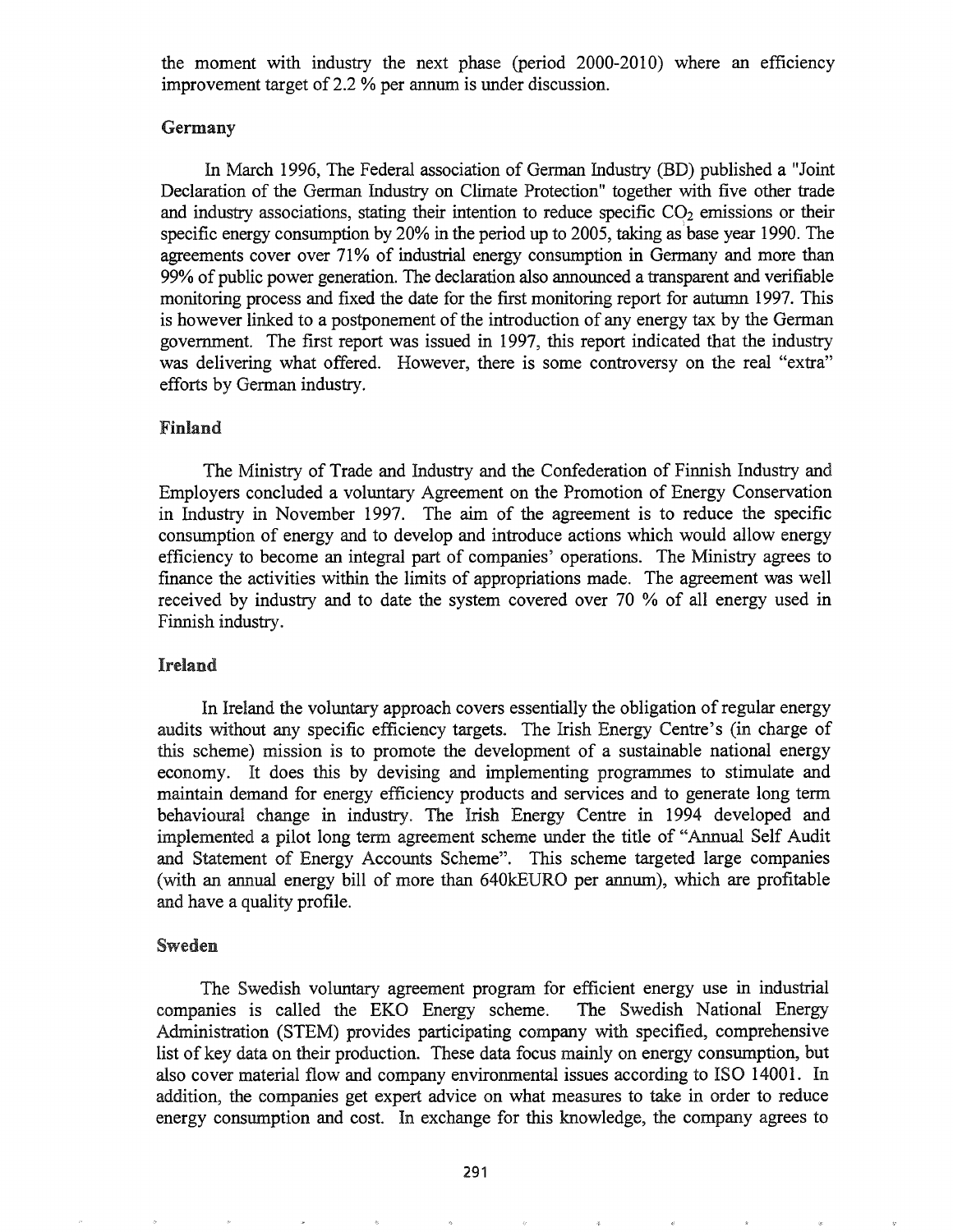establish energy efficiency goals and to add a plan for actions. The company also agrees to establish a company policy according to EMAS scheme and ISO 14001.

## Denmark

In Denmark the voluntary agreements with industry branches can be characterised as non-binding gentlemen's agreements. Voluntary agreements in Denmark serve to motivate industry to negotiate and commit to environmental targets in exchange for public authorities holding back legislation. Since 1987, 16 legally non binding agreements have been concluded relating to energy and environmental issues. Agreements on energy focused on energy supply and were concluded betweerr government and power companies. In the framework of the "Follow-up of Energy 2000" (1993) part of the initiatives consisted in getting agreements on energy efficiency with sectors from industry. The agreements are valid for three years. Companies operating heavy processes commit themselves to energysaving investments in return for a reduced tax rate. Also other companies with an energy tax liability of more than 3% of the added value may enter into this kind of agreement. Heavyprocess companies joining are required to undertake any investment with a payback period of less than 4 years (for other companies even 6 years or less).

#### United Kingdom

In 1997 the United Kingdom Government reached an agreement with the chemical industry. In this voluntary pact the Chemical Industry Association committed the sector to a 20% C02 emission reduction by year 2005 compared to 1990 level.

## The Long Term Agreement (LTA) Instrument

In this paper the LTA is a specific type of environmental agreement, which is concluded between public authorities and industry. The essential characteristic of an LTA is that the industry trade association and its members have to commit themselves to a quantified target for energy efficiency improvement by a specific year (e.g. 2005) relative to a reference year (e.g.  $1990$ ). According to this definition not all the voluntary agreements described in the previous session can be classified as LTA (as an example the Irish agreement are not LTAs). The targets for energy efficiency improvement of the industrial process include individual components of the production process (e.g. use of variable speed drives, etc.), but exclude the efficiency of the final product (e.g. domestic appliances, etc.).

Given the great variety of voluntary approaches used in the Member States to promote energy efficiency in industry it is important to create a common framework for the LTA approach. The internal market requires industry and commerce to be operating under similar conditions across the Community as far as practicable, thus reinforcing the need for comparable efforts between Member States on energy and associated environmental initiatives. The precise framing of measures to improve energy efficiency however, will often need to take account of differing national circumstances and opportunities and, where there is no overriding need for action at Community level, may be left to national competence, in line with the principle of subsidiarity. The Commission has been working on the promotion of the LTA instrument and in the creation of a possible harmonised framework for the LTA approach. The Commission work is based on the checklist presented in the Commission Communication on Environmental Agreements. It retains the essential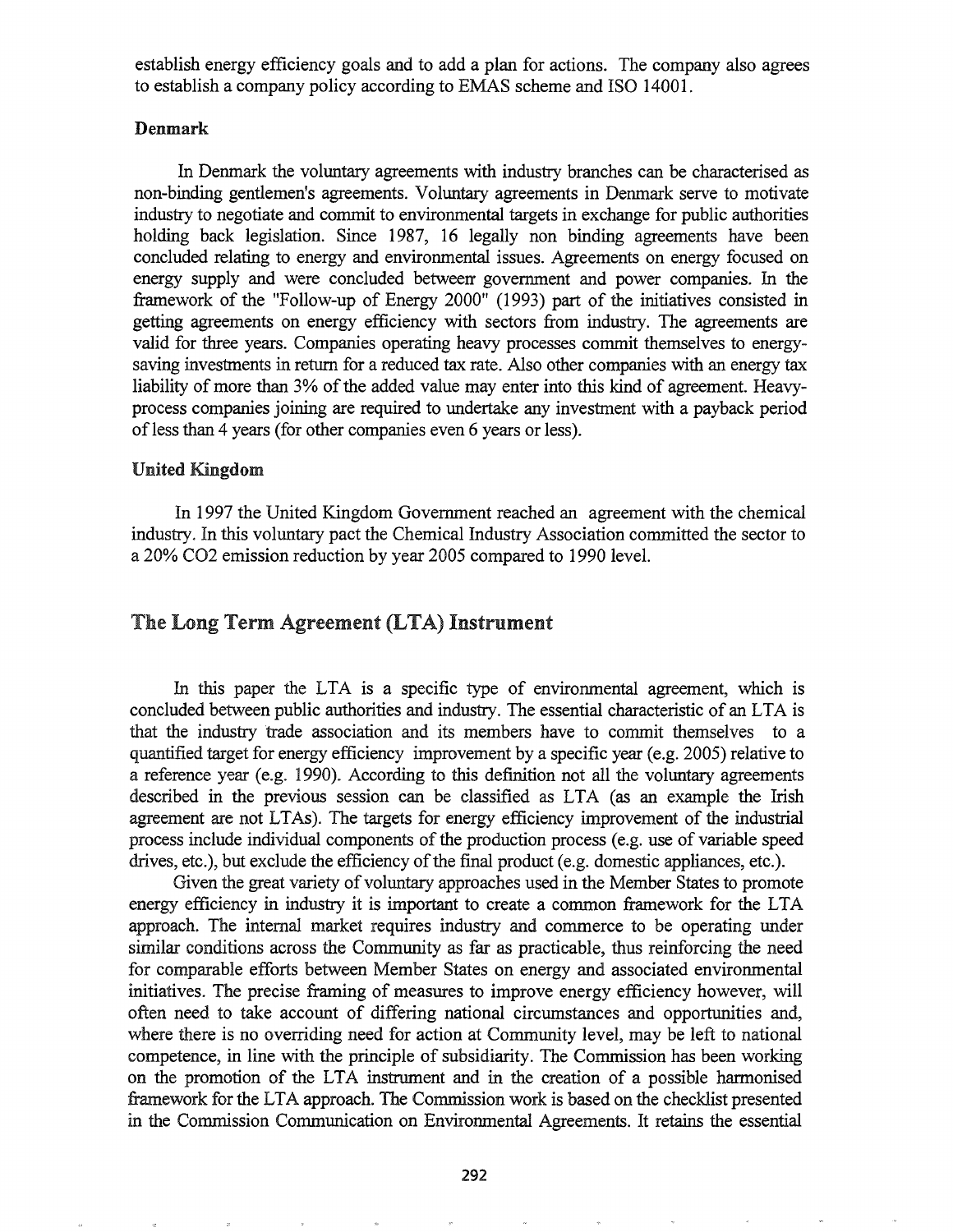elements of the above mentioned checklist: the objectives, the quantified targets, the monitoring and reporting mechanisms, and the obligations of the parties. It adds some new requirements specific to LTAs such as the energy conservation plan, and the communication plan. The most important attribute of LTAs which makes them particularly suited for "common" implementation in several Member States is their flexibility. They can be designed to follow a common framework and yet allow for specifics to differ according to national industrial situations and energy/environmental approaches. The proposed framework is designed to contribute to the creation of a level playing field among the same industrial sectors in different Member States, which are competitors in the internal market. In addition, the minimum requirements will help to assure that LTAs are effective, transparent and open to public scrutiny. In the Commission's view, Member States could, in line with their own national programmes for the reduction of  $CO<sub>2</sub>$  and efficiency improvements, and within national legislative frameworks, use the "common" LTA approach to achieve their goals.

# The Advantages and Disadvantages of a Unified LTA Instrument

When considering the energy consumption of the industrial sector, each sector (chemical, steel, dairies, etc.) has its own specific production processes and patterns of energy consumption. Given the complexity of the individual production processes and of the solutions to improve energy efficiency, it could be difficult to have regulation flexible enough to adapt to the different and specific characteristic of each sector. By using an LTA approach there will be more degrees of freedom in adapting the targets and methodology to each industrial sector. By designing tailor-made solutions both for the specific industrial sector, for which collective targets are set, and for individual companies within the sector, LTAs allow for a different timing of energy saving investments for individual companies<sup>(7)</sup>.

Since industry has the best knowledge of the production processes, it is clear that cooperation between public authorities and industry can facilitate the establishment of ambitious energy efficiency targets. In addition, through co-operation on energy efficiency improvements, public authorities and industry could share responsibility in setting ambitious targets<sup>8</sup>, which are at the same time realistic and achievable. Thus, taking into account both the different circumstances and position of each sector and of each individual participating company in an LTA approach, industry can decide by itself how best to achieve the target. Industry would be, in partnership with public authorities, responsible for introducing feasible energy conservation measures based on an energy efficiency programme and ambitious targets.

<sup>(7)</sup> For instance, in the Netherlands LTAs energy efficiency improvements do not have to be distributed equally among a company's various sites, but the company has to carry out the measures indicated in the energy efficiency plan and has to contribute to meet the sector's target.

<sup>(8)</sup> The level of "ambition" should be set by public authorities based on an independent assessment ofthe efficiency potential, as described later on in this section. The fact that the target is subject to negotiation with the industry branch does not weaken it, but on the contrary can make more effective than legislation as industry shares it. As indicated an independent assessment and openness to the public comments and scrutiny will assure that the target is beyond the BaD.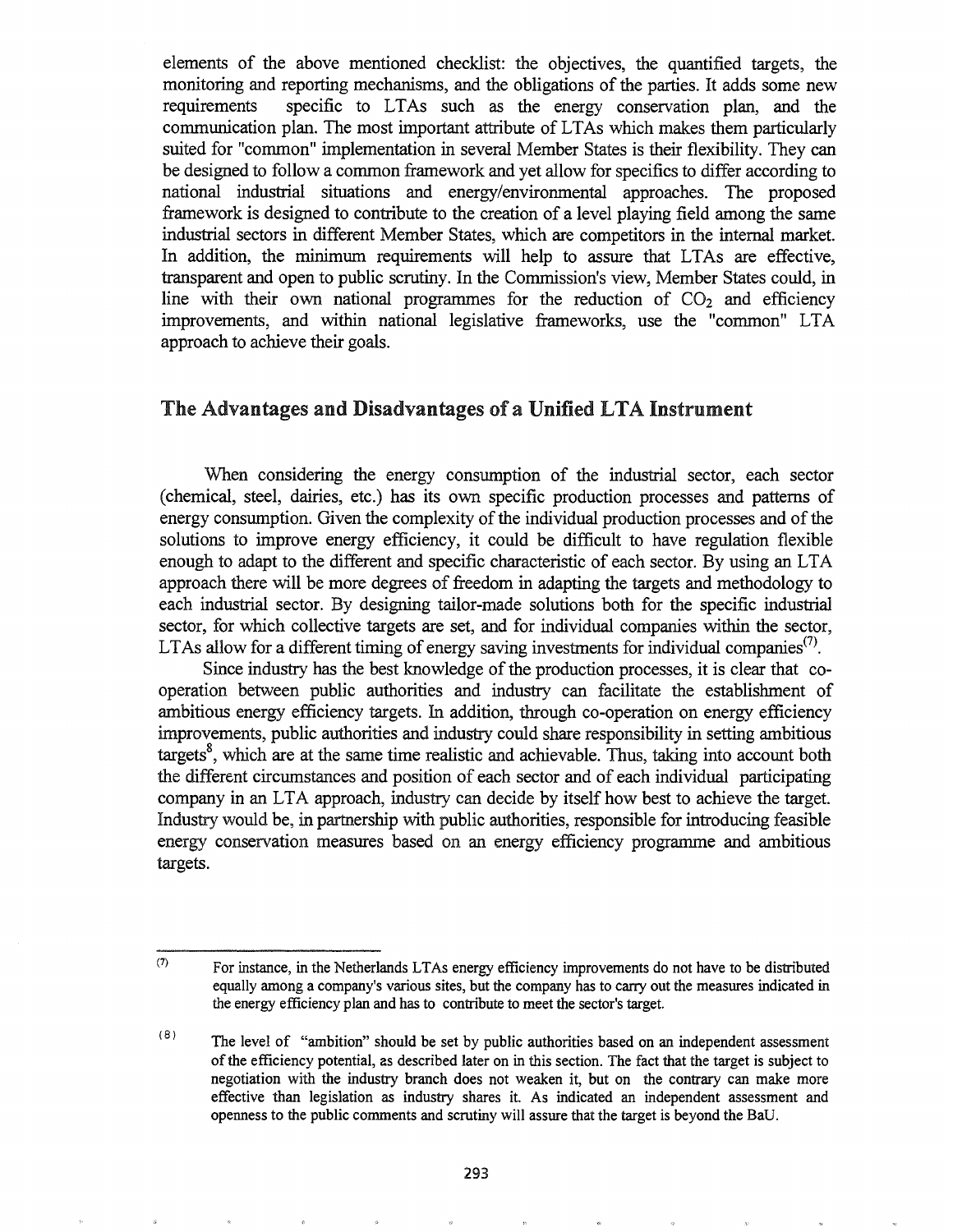#### The effectiveness of the LTA instrument

There is substantial economic potential for energy efficiency. The difference between the level of energy efficiency that can be expected to be realised in practice (the market potential) and the level that is economic profitable is often described as the "efficiency gap". The existence of this efficiency gap has also been described in terms of "no-regret" potential whose exploitation should be a policy priority. The LTA approach can be instrumental in overcoming the efficiency gap, as it will make companies aware of profitable efficiency investment opportunities and convince them to make a (quantified) corporate commitment to carry out those investments. These investments should be made in addition to the planned investment to replace stock, since the goal is to accelerate the replacement of old and inefficient plants, processes or technologies. As any other policy measure, the LTA would be designed to achieve the efficiency improvement in a cost-effective manner. In doing so it is important that, besides the energy/environmental (and economic) benefits, all the costs involved both to industry and public authorities are evaluated beforehand and compared with other possible instruments to achieve the same goals. In particular public authorities should evaluate carefully the transaction costs, which could be considerable especially in industry sectors with several actors or with poorly organised trade associations.

To evaluate the effectiveness of the LTA instrument in improving energy efficiency, it is important to determine the level of the quantified target compared to the efficiency improvement that would in any case have taken place, the so-called "Business as Usual" (BaD) scenario. It is worth noting that the definition of the BaD might be complex and sometimes controversial, and in some cases it might be more appropriate to compare the energy efficiency target (e.g. 20% improvement in 10 years) with the historical trend.

The main characteristic of the LTA is that is a target-based instrument. An effective should LTA should promote energy efficiency beyond the BaD scenario and should aim at least at the economic potential, which, because of the market barriers, does not coincide with the BaD scenario. In-depth analysis (i.e. the energy efficiency inventory) of the possible efficiency measures allows public authorities to negotiate targets with industry that are ambitious and go beyond the BaD scenario. For example, a commonly used criterion for establishing the efficiency targets is to identify all opportunities for efficiency improvements with an acceptable pay-back period (PBP), the establishment of the "acceptable" varies from sector to sector and from Member State to Member State.

The possibility to have targets which go beyond the "no regret" (economic) potential depends on the degree of the threat of introducing stringent regulatory measures and on the policy mix adopted, e.g. regulation, financial and fiscal instruments: for instance an LTA linked to energy tax exemptions could be more effective in persuading companies to go beyond the economic potentiaL

In any case the adoption of the LTA instrument will start a process to raise industry's awareness of the profitable energy efficiency potentials and to offer industry the possibility to share the responsibilities for achieving ambitious energy efficiency targets,.

However, as it has been clearly indicated in the Communication on Environmental Agreements, besides the above indicated advantages of the LTA approach (and of environmental agreements in general), there are also certain risks associated. In particular there is the risk that the negotiated energy efficiency targets "reflect little more than "business as usual"". To avoid this "it is certainly helpful to set general targets (e.g.  $CO<sub>2</sub>$ emissions reduction targets) through legislation". A high public awareness for  $CO<sub>2</sub>$ emissions reduction would also help as well as a negotiation process open to public scrutiny.. Moreover the "risk of free-riding", i.e. a number of companies belonging to the sector and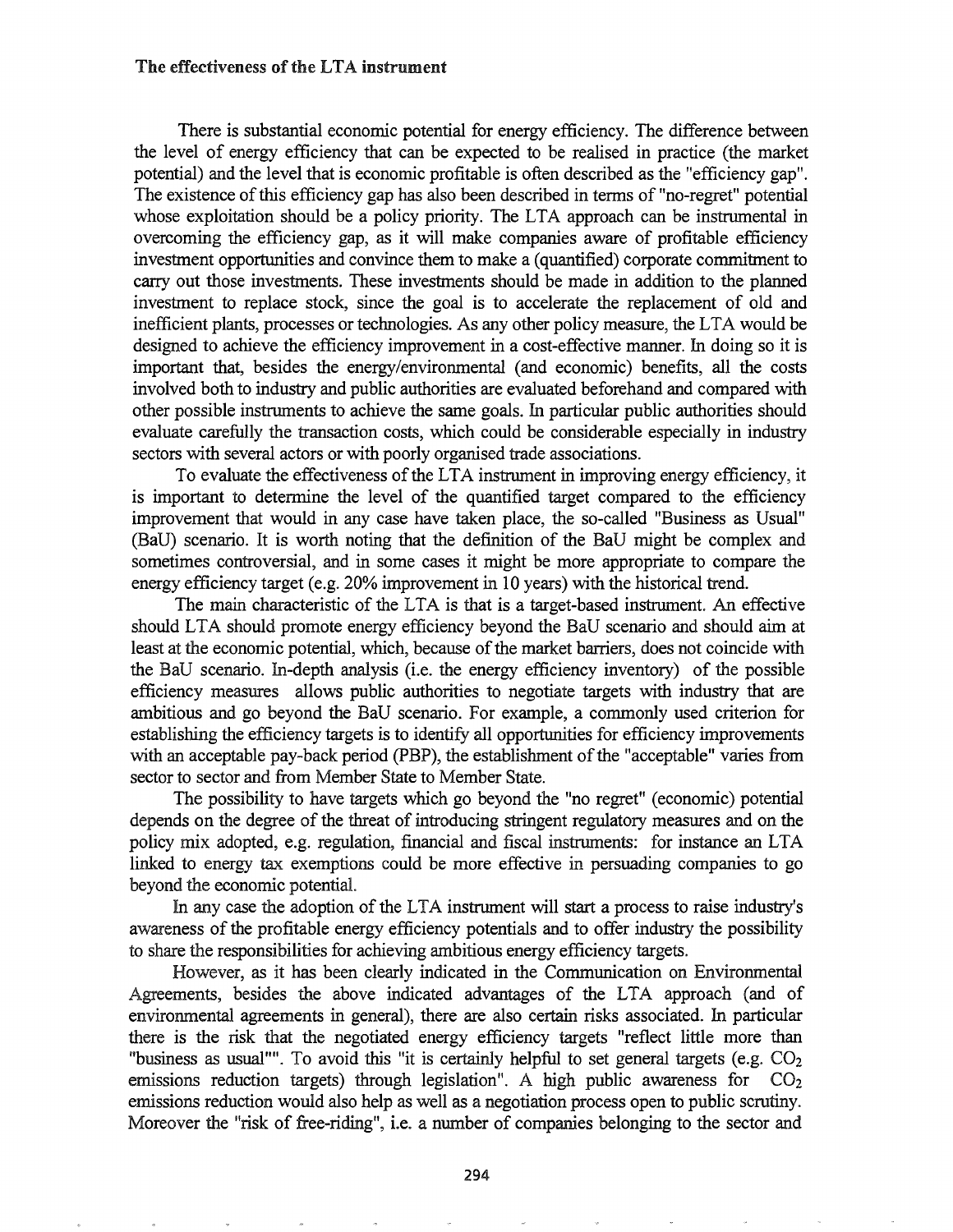not committing themselves to make the efficiency improvements, increases the more demanding the targets are; this risk must be clearly assessed by public authorities when setting the target.

# Potential Results

In evaluating the potential results we assumed that each LTA implemented aims at least at the economic potential for efficiency improvements (the minimum goal for LTAs). In addition, as already indicated, it has been established that in the heavy industry sector the economic potential for efficiency improvements for the period 1990 to 2005 is at least  $20\%$ <sup>(9)</sup>. Therefore, in the optimistic assumptions that LTAs are implemented in all Member States and in all the heavy industry sectors and that LTAs are leading to a 20% efficiency improvement both for fuel and electricity compared to a frozen efficiency scenario, this would result in fuel savings of 660 GJ and for electricity of 308 GJ per year. This would be equivalent to a total reduction of  $CO<sub>2</sub>$  emission of 90 Mtonnes. For the light industry sector the economic potential for efficiency improvements for the period 1990 to 2005 is estimated to be at least 20%; accordingly assuming that LTAs are also implemented in about 70 % of the finns in the light industry sector this would add fmal energy savings of 440 GJ and an additional reduction of  $CO_2$  emissions of 53 Mtonnes. In addition, LTAs can be used in the service and commercial sectors<sup>(10)</sup> thus contributing to further  $CO<sub>2</sub>$  emissions reductions. Preliminary results from the PRIMES model, developed under the European Union Joule II Programme, suggest that energy efficiency improvements could result in a reduction of  $CO<sub>2</sub>$ emissions of 105 Mtonnes  $CO<sub>2</sub>$  in 2010 compared to a business-as usual-scenario.

## Conclusions

A common European LTA, constructed according to the guidelines ofthe proposed by the European Commission may a suitable instrument to improve the energy efficiency of industrial processes to meet at least the economic potentiaL In the industrial sector the LTA could be a cost-effective solution, where industry will gain considerable economic benefits and Member States could achieve substantial reductions of  $CO<sub>2</sub>$  emissions. Accordingly, Member States in designing policy measures to improve energy efficiency in the industry sector should consider the use of the LTA as a viable policy instrument and evaluate its effectiveness in achieving the efficiency targets.

<sup>(9)</sup> The assumptions is on the conservative side. It is based on the Dutch experience of an average target of the 2% efficiency improvement per year. Recently the European Chemical Sector Association (CEFIC) offered a voluntary commitment of 20% efficiency improvement in the period 1990 to 2005. Moreover the BaD scenario is estimated to have an energy efficiency improvements of about 1% per annum.

<sup>(10)</sup> In these two sectors the LTA approach shall complement other policy measures such as minimum efficiency standards (for appliances and buildings) and technology procurement. Therefore the single contribution ofLTAs to efficiency improvements would be difficult to assess.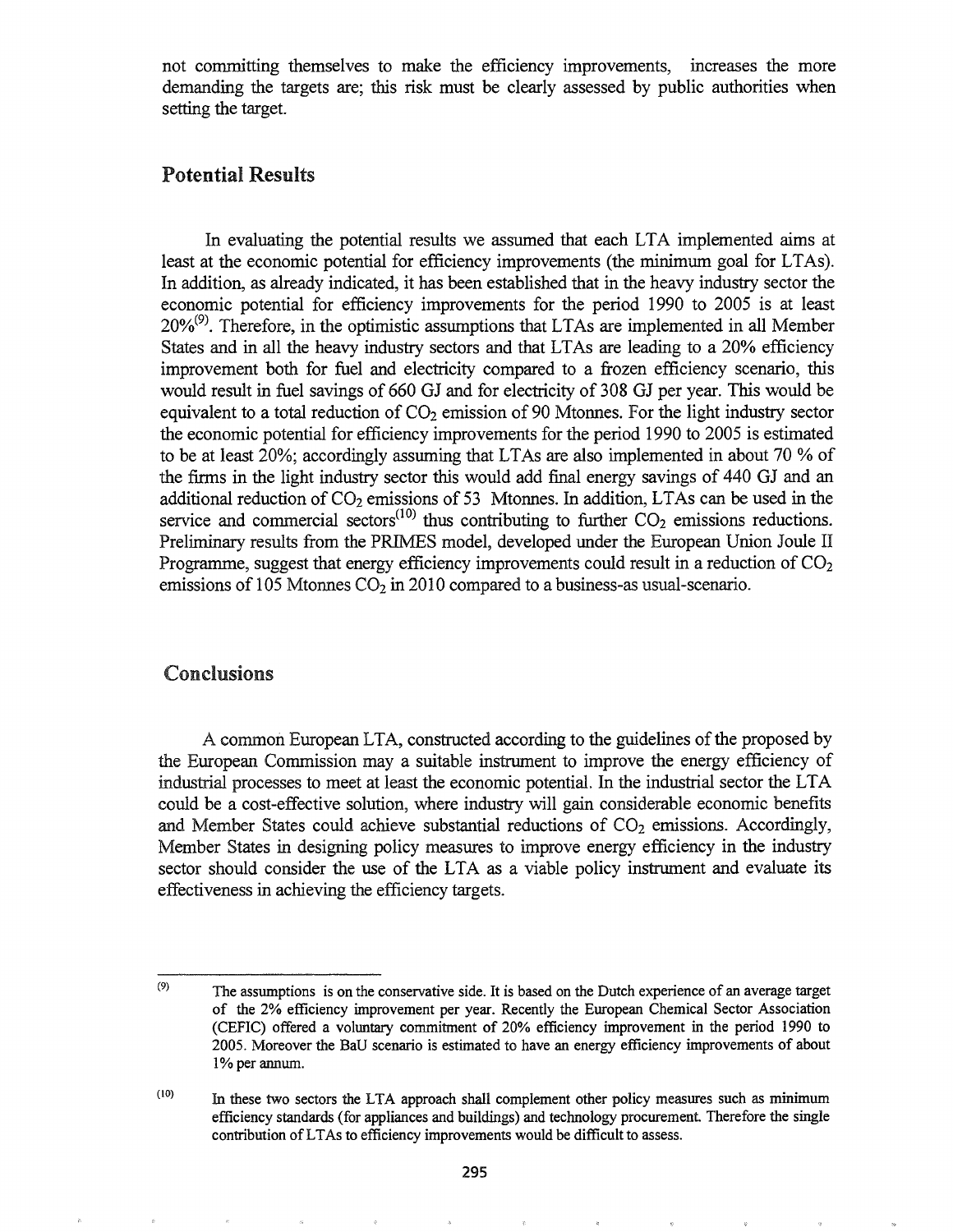# References

- Brabazon, P.1998. "The Self Audit Scheme A voluntary long term agreement approach to achieving energy efficiency in Ireland" *in proceeding ofthe European Conference on Industrial Energy Efficiency 'Success Stories'* 1998 - *Vienna, Austria,* pp.327-344
- Commission Communication on Environmental Agreements (COM(96) 561 final 27/11/96), Brussels 1996

"European Energy to 2020: A Scenario Approach," European Commission, Brussels 1996

- Flint, J.G.Th.1997. "Results of the long term agreements in the textile industry in the Netherlands" *in proceeding ofthe EeEEE* 1997 *Summer Study on Energy Efficiency,* pp.l-IO-id167
- Helfrich, F.1998. "Aktualisierte Erklärung der deutschen Wirtschaft zur Klimavorsorge Umsetzung und Verifikation" *in proceeding of the European Conference on Industrial Energy Efficiency 'Success Stories'* 1998 - *Vienna, Austria,* pp.311-316
- Krarup, S.1997. "Motives for using Agreements in Energy Policy" *in proceeding of the ECEEE* 1997 *Summer Study on Energy Efficiency,* pp.1-8-id68
- Krsitof, K. & Ramesohl, 8.1997. "Can Industry Do Better Alone? A critical discussion of the voluntary agreements on Climate Protection of the German Industry" *in proceeding of the ECEEE 1997 Summer Study on Energy Efficiency, pp.1-9-id123*
- Lahti-Nuuttila, T.1998. "Long term agreements system  $-$  Finnish model for a voluntary measure of energy efficiency in industry" *in proceeding ofthe European Conference on Industrial Energy Efficiency 'Success Stories'* 1998 - *Vienna, Austria,* pp.317-326
- Niemi, E.1998. "EKO Energy  $-A$  voluntary agreement program for efficient energy use industrial companies" *in proceeding of the European Conference on Industrial Energy Efficiency 'Success Stories'* 1998 - *Vienna, Austria,* pp.345-354
- Nuijen, W.C.1997. "Long term agreements on energy efficiency in industry" *in proceeding ofthe ECEEE* 1997 *Summer Study on Energy Efficiency,* pp.1-8-id168